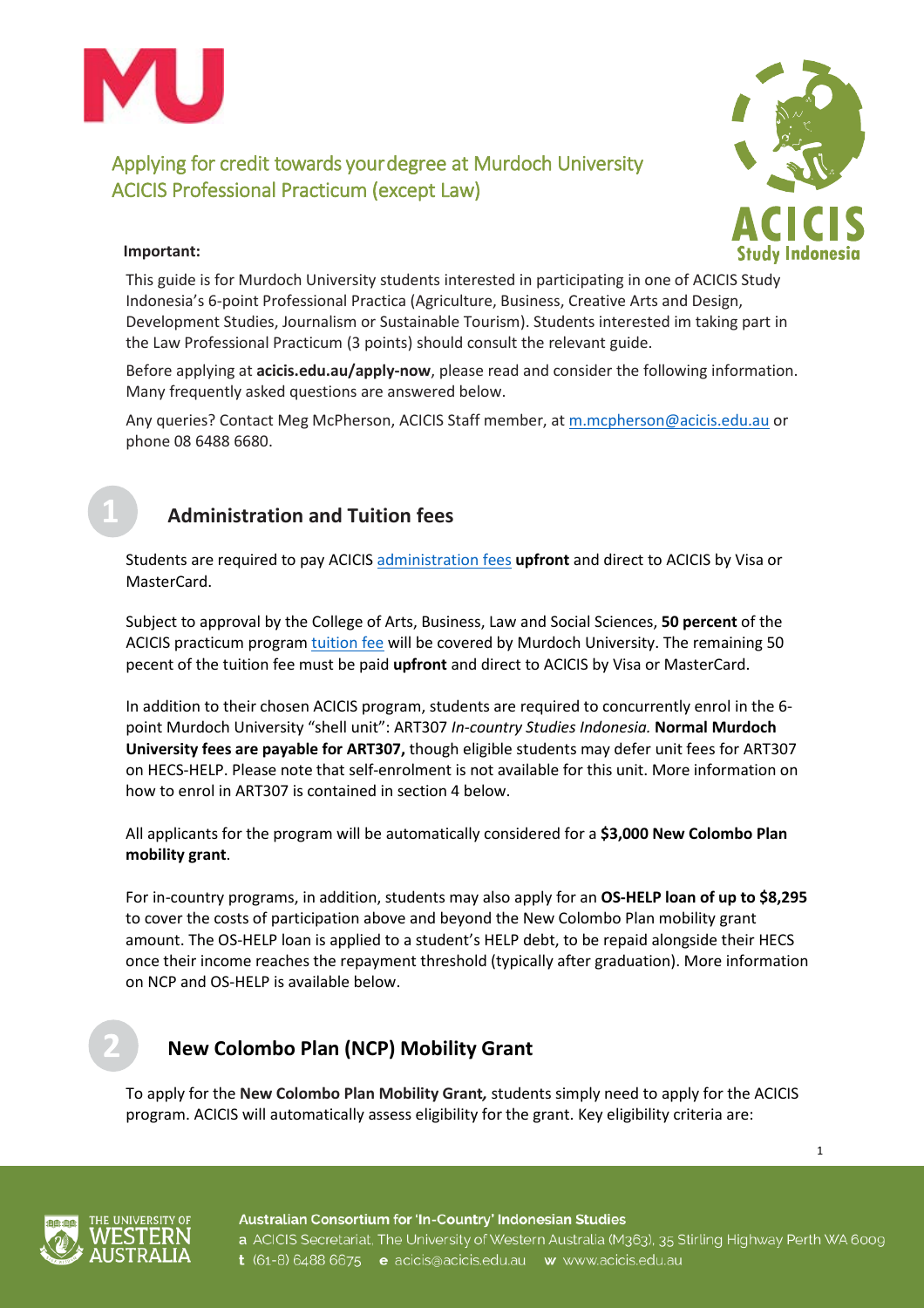



2

- Australian citizen,
- Enrolled in an on-shore Australian University throughout the duration of the Mobility Project,
- Be undertaking a Bachelor Degree or Bachelor Honours Degree at the commencement of the Mobility Project, and
- 70% of grant recipients for any given ACICIS program must be aged 18-28.



## **Application deadlines**

*For all ACICIS program application deadlines, see the ACICIS website at [www.acicis.edu.au](http://www.acicis.edu.au/)*

# **Application process**

**Step 1:** Make sure that you are eligible to participate in the Professional Practicum:

- **1.** Ensure that you have at least **completed 18 points of study** (including advanced standing) prior to your chosen program's study period. Contact your [Academic Chair](http://www.murdoch.edu.au/contacts/academic/) if you are unsure.
- **2.** Ensure that you have at sufficient points remaining in your study plan to undertake the ACICIS Professional Practicum. Contact you[r Academic Chair](http://www.murdoch.edu.au/contacts/academic/) if you are unsure.

N.B. *the 6 points you receive for the ACICIS program may be able to count as breadth units or spine units, specified electives or (less likely) core units towards your Murdoch University degree if approved by your Academic Chair*. *Students who participate in the ACICIS program without prior consulation with their Academic Chair will receive 6 points of general electives.* 

**Step 2:** Submit your application to ACICIS Study Indonesia:

- **1.** Commence your application on the ACICIS Study Indonesia website [here.](http://www.acicis.edu.au/apply-now/)
- **2.** Student eligibility to receive a New Colombo Plan grant will be considered as part of the application process. There is no separate application form for the New Colombo Plan mobility grant.

**Tip:** Don't leave your application until the last minute, as you will be required to gather documents and obtain approvals!

**Step 3:** Once you are accepted onto the ACICIS program, ensure that you are correctly enrolled at Murdoch University for the Summer study period:

**1.** As mentioned on page 1, you are required to enrol in the 6-point unit ART307 In-country



Australian Consortium for 'In-Country' Indonesian Studies a ACICIS Secretariat, The University of Western Australia (M363), 35 Stirling Highway Perth WA 6009 t (61-8) 6488 6675 e acicis@acicis.edu.au w www.acicis.edu.au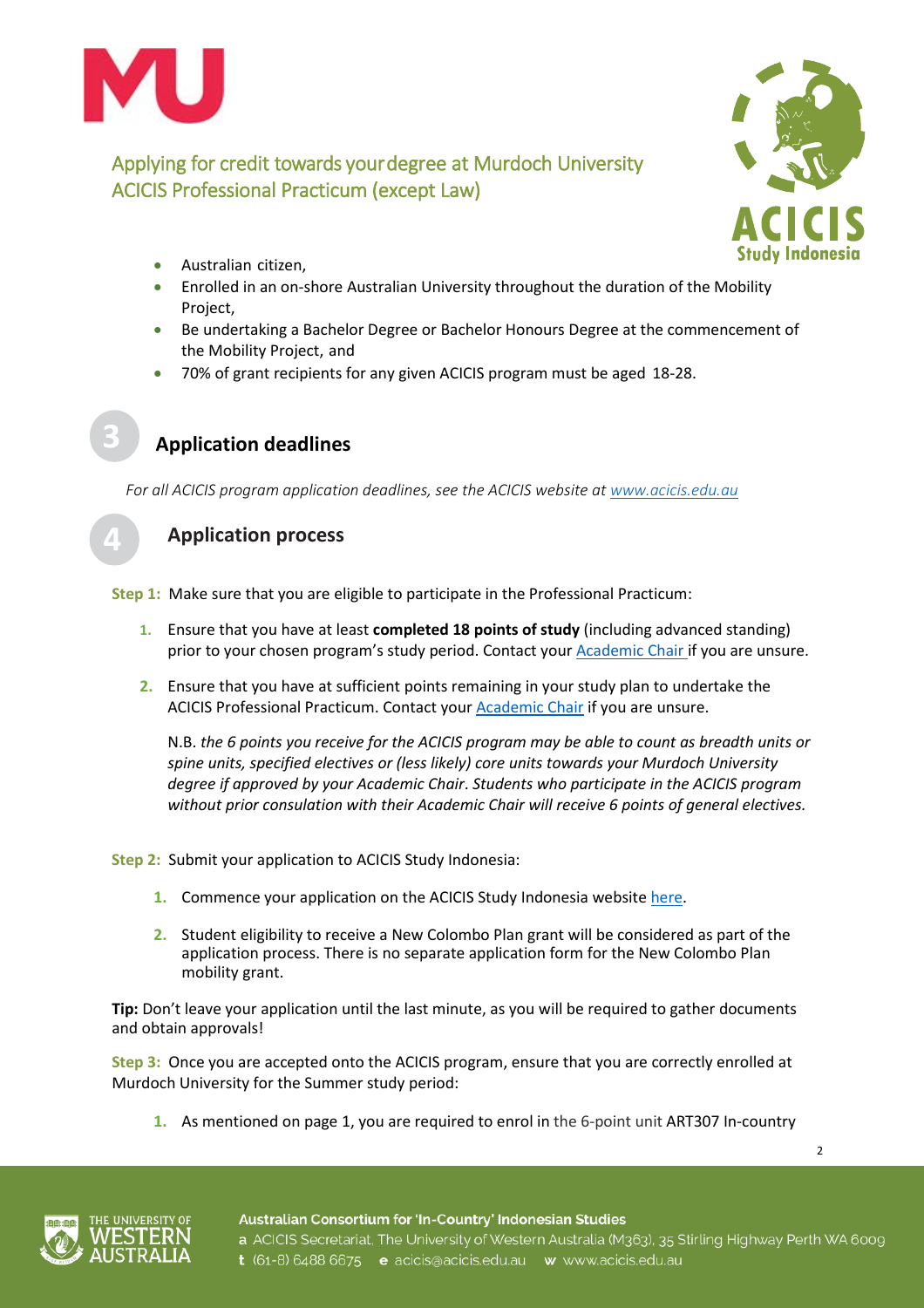



3

Studies Indonesia. Please note that this unit incurs a tuition fee which is paid the **you normally pay for your studies at Murdoch University** (e.g. on HECS-HELP)

- **2.** Self-enrolment is not available for these units. Prior to the relevant teaching period, your enolment will be requested by Murdoch University staff, however, **it is your responsibility to check myinfo and make sure that you are enrolled correctly prior to the commencement of the relevant Murdoch University teaching period (Summer)**.
- **3.** As mentioned above, Murdoch University will cover 50 percent of the ACICIS tuition fee, requiring you to pay the remaining 50 percent of the ACICIS tuition fee upfront and direct to ACICIS.

**Step 4:** Apply for an OS-HELP loan (optional) *(in-country programs only)*

- **1.** Students may apply to borrow up to \$8,295 on their HELP debt to cover the costs of participation above and beyond the New Colombo Plan mobility grant amount.
- **2.** Students must meet a number of eligibility criteria to apply for the OS-HELP loan. These include:
	- Students must have completed at least 18 points of Murdoch units prior to the commencement of the ACICIS program.
	- Students must have at least 3 points of Murdoch University units remaining to complete following the conclusion of the ACICIS program.
	- Students need a GPA (Grade Point Average) of 2.0, which is a credit average. Students with a lower GPA may still be considered, based on the support of their [Academic Chair.](http://www.murdoch.edu.au/contacts/academic/)
- **3.** To apply for an OS-HELP loan, pick up an application package from the Student Centre or emai[l StudyAbroad@murdoch.edu.au](mailto:StudyAbroad@murdoch.edu.au) to request that a package be mailed to you. OS-HELP application forms are only available in hard copy.
- **4.** Communication about the OS-HELP loan will be with the Fees and Enrolments Team through MyInfo, by asking a question.

### **Step 5:** Travel Insurance *(in-country programs only)*

- **1.** Murdoch University provides complimentary travel insurance to students studying abroad, but only for the duration of the overseas program. For additional travel before or after the program, private travel insurance has to be purchased at the students' own cost.
- **2.** More information about insurance, including policy details, will be provided at a compulsory pre-departure briefing conducted on campus at the end of Semester Two.

### **Step 6:** Attend a Pre-Departure Session *(in-country programs only)*

Two pre-departure sessions will take place immediately before/after the conclusion of Semester Two: